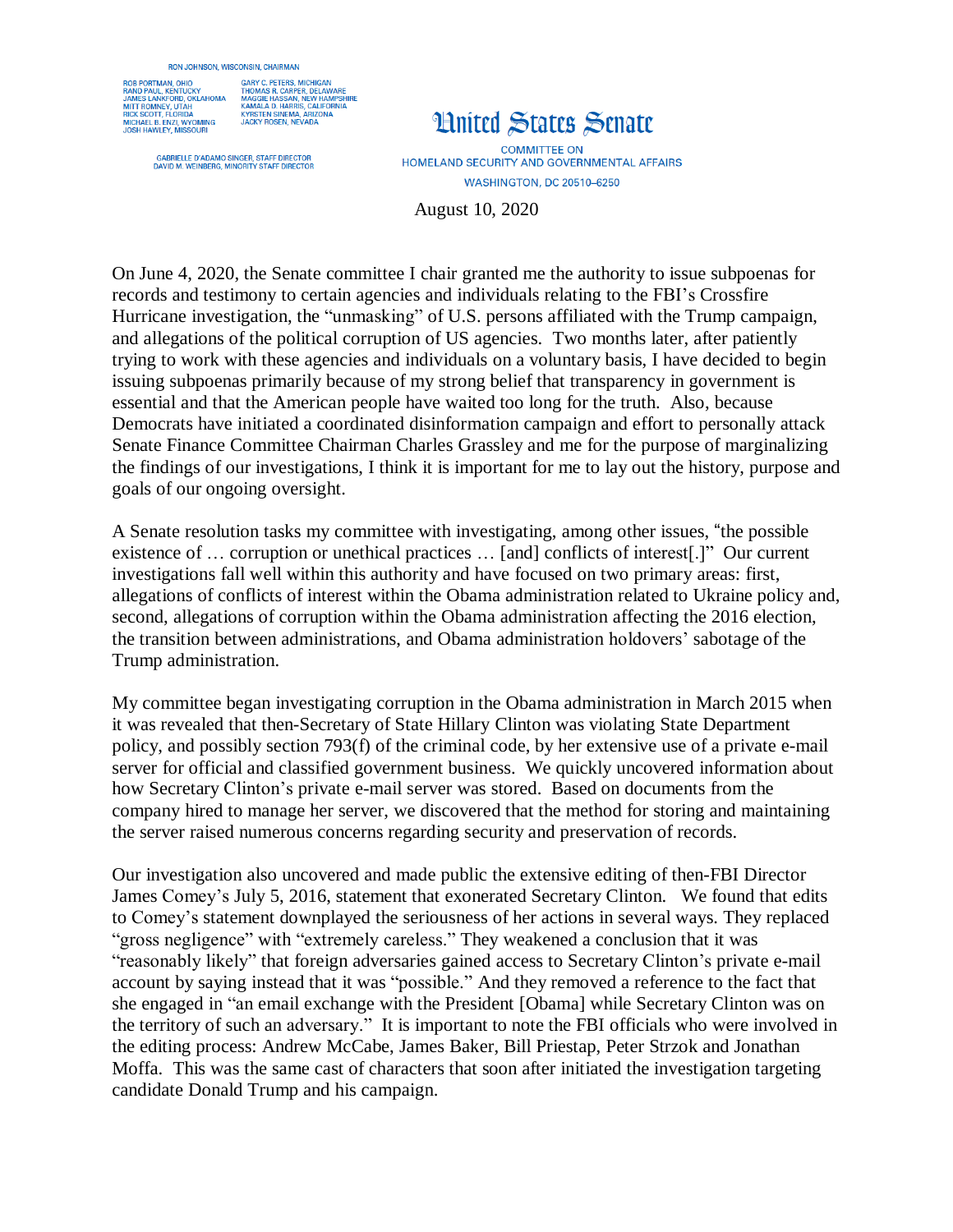Soon after the election, President-elect Trump made it clear that he had no intention of pursuing further investigation of Clinton. Since my committee had already issued an interim report on the Clinton email scandal, and she had been held politically accountable by losing the election, I felt there was no longer any need for our investigation to continue. Other than documents we released for transparency and the interim report, we never held a hearing or publicly interviewed witnesses. As far as I was concerned, the case was closed. Little did I know that others were only beginning their investigations and sabotage.

On Jan. 10, 2017, CNN reported that President-elect Trump had been briefed by Comey about salacious and unverified allegations compiled by former British intelligence officer Christopher Steele. These allegations had been shopped to multiple news outlets, who had declined to publish them. But as soon as CNN broke the story about the director of the FBI briefing the president-elect about them, Buzzfeed decided it had a sufficient news hook to justify publishing what became known as "the Steele dossier."

On Jan. 11, 2017, Ken Vogel published an article in Politico that described a Democratic National Committee (DNC) operative working with Ukrainian officials to conduct opposition research in 2016 on then-candidate Trump and his campaign. The article was largely ignored by the mainstream media, which was being fed an unprecedented number of leaks and a narrative that Russia interfered in the 2016 election to benefit Trump — a narrative that eventually morphed into the claim that the Trump campaign "colluded" with Russia.

The number of news stories based on leaks from "well placed" individuals inside government caught my attention, and I asked my staff to do an analysis based on public reporting comparing leaks in the early days of previous administrations. The results were revealing. On July 2, 2017, we released a report identifying 125 leaks in the first 126 days of the Trump administration. Many of these leaks helped fuel the false Trump-Russia collusion narrative. As FBI Special Agent Peter Strzok infamously described it at the time, "Our sisters have begun leaking like mad. Scorned and worried and political, they're kicking in to overdrive."

The Trump-Russian collusion narrative had taken on a life of its own. Gen. Michael Flynn had resigned as national security adviser, Attorney General Jeff Sessions had recused himself from any investigation involving Russia and the Trump campaign, and Deputy Attorney General Rod Rosenstein would eventually appoint Robert Mueller as a special counsel to lead an investigation into the allegations of Russian interference and collusion.

The combination of the Mueller special counsel investigation and Senate Majority Leader Mitch McConnell's decision to task the Senate Select Committee on Intelligence with investigating these matters effectively shut down my committee's access to relevant documents and key witnesses. My committee was sidelined, and our investigation was essentially put on hold.

On July 20, 2017, then-Senate Judiciary Chairman Grassley sent an oversight letter to Rosenstein in reaction to the Vogel Politico article. As additional information became public regarding possible corruption within the FBI's investigation, my committee reinitiated its oversight efforts, sending multiple requests for information and documents to the FBI and the Department of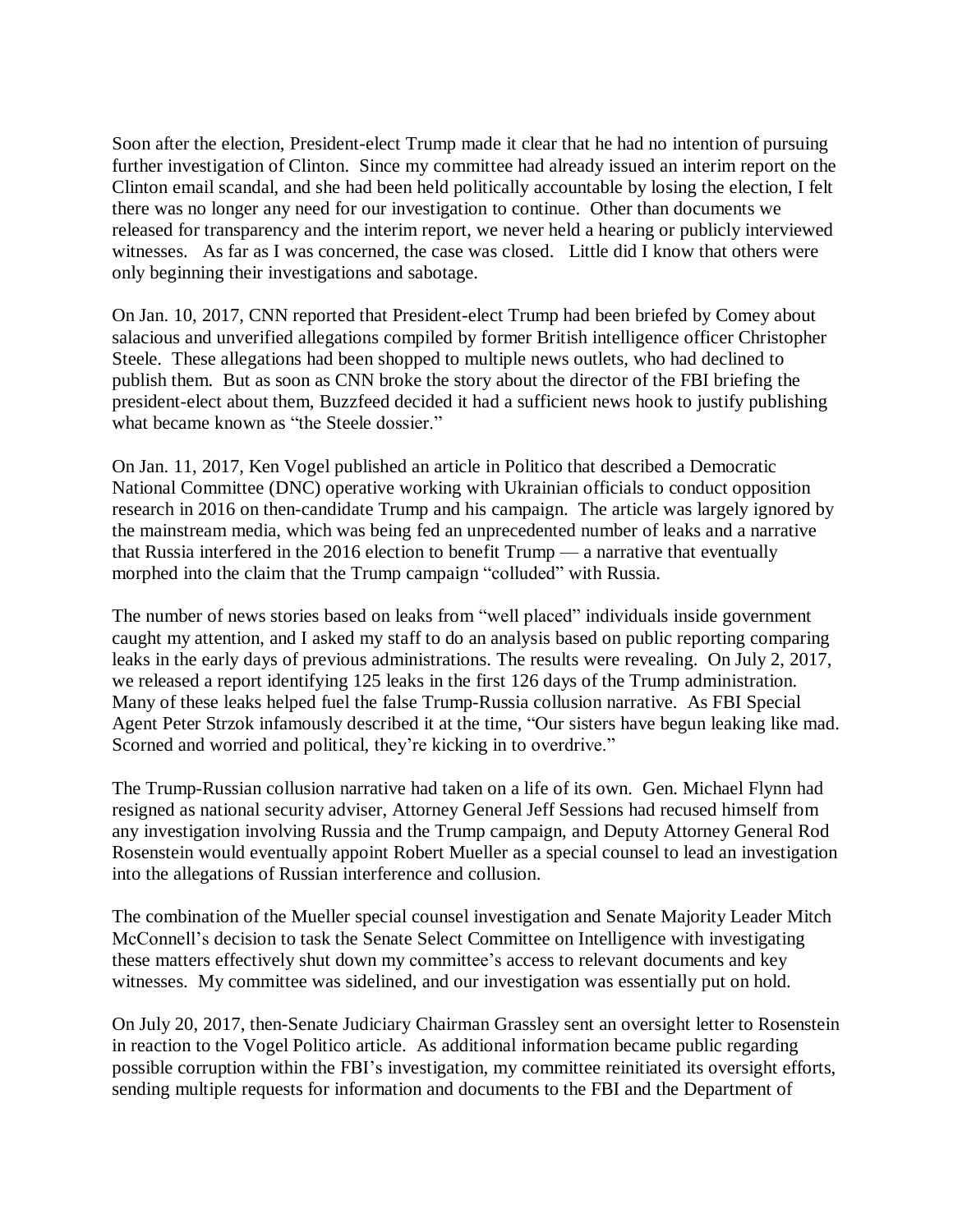Justice. In January, 2018, those oversight efforts resulted in us obtaining, and making public, the vast majority of the highly revealing and informative text messages between Strzok and fellow FBI agent Lisa Page.

In early 2019, to help move both committees' oversight forward, Senator Grassley, who by then had become chairman of the Senate Finance Committee, and I decided to combine efforts. Between February 2019 and July 2020, we issued a series of oversight letters to numerous individuals, organizations, departments and agencies focusing on reported foreign influence in the 2016 election and the corrupt use of FBI investigations to sabotage the Trump administration. Although we have received some records in response to those requests, the response time has been extremely slow and the information has been woefully incomplete.

Some of the slow response time and incomplete production of records can be legitimately attributed to classification issues and reviews. But I suspect there are other, more nefarious explanations. I don't have polling data, but I doubt anyone could seriously dispute that a majority (probably a large majority) of career bureaucrats within federal agencies voted for Clinton and not Trump.

It was highly unusual, and a serious threat to national security, when detailed descriptions of President Trump's phone conversations with the prime minister of Australia and the president of Mexico were leaked to the press only two weeks into his administration. My committee's report on leaks showed that 62 of the 125 leaks in the first 126 days of the Trump administration could affect national security. That compares to eight and nine such leaks in the corresponding time periods of the Obama and Bush administrations, respectively. Perhaps Sen. Chuck Schumer was right when he presciently warned Trump before his inauguration, "You take on the intelligence community — they have six ways from Sunday at getting back at you." Senator Grassley and I are currently learning exactly how right Senator Schumer was.

Leaks of this nature are proof that individuals within the administration, the departments and agencies, have engaged in activities that seek to undermine the president's policies. The unresolved questions surrounding the impeachment whistleblower complaint provide further evidence of this reality.

It is not hard to imagine that individuals who would affirmatively take action to sabotage the president's policies would also frustrate our attempts to obtain information that could shed a negative light on a previous or future president more to their liking — especially if they themselves had been involved in actions we now are investigating. Some may be high-level government officials who are still in a position to know what evidence exists, and have every incentive to frustrate our attempts to obtain it. Regardless of the cause, the slow-walking of producing documents for our investigation delayed our efforts and has prompted me to begin issuing subpoenas.

In August 2019, a whistleblower initiated a complaint with the House Permanent Select Committee on Intelligence (HPSCI) and the Intelligence Community Inspector General. The cooperation between HPSCI and the whistleblower remains murky, particularly in light of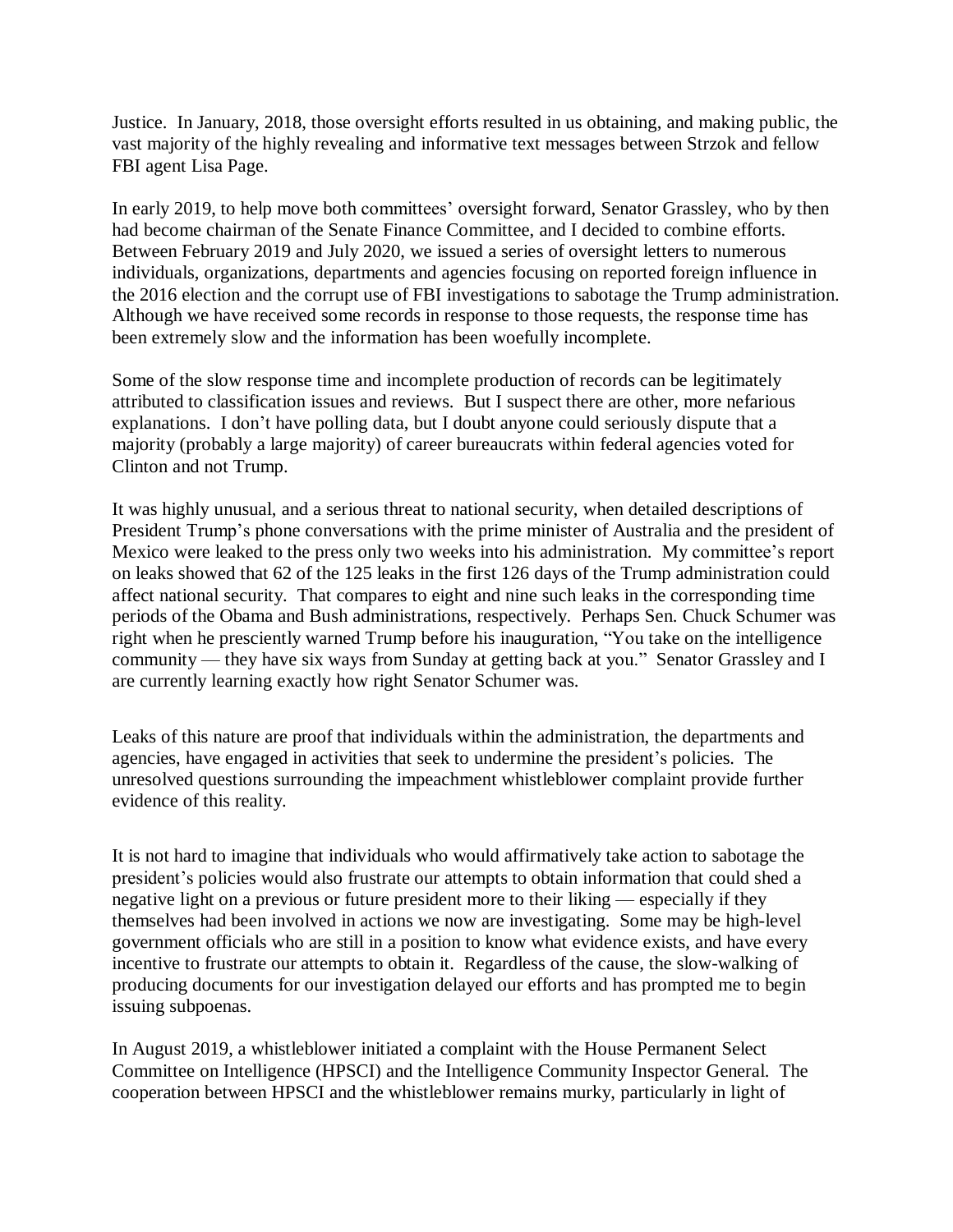HPSCI Chairman Adam Schiff's initial denial that his committee had contact with the whistleblower prior to the filing of the complaint — a statement Schiff later admitted was false. We do know from public reporting that there were connections between the whistleblower, an impeachment witness, and their former colleagues who "coincidentally" left the executive branch and joined HPSCI staff around the time the whistleblower complaint was filed. Unfortunately, those connections, and any effect they might have had on the filing or pursuit of the complaint, have never been adequately explored.

My personal knowledge of the events involving Ukraine and the allegations that led to impeachment were detailed in my Nov. 18, 2019, 10-page letter to HPSCI Ranking Member Devin Nunes and U.S. Rep. Jim Jordan. While the Democrats' narrative of the president's wrongdoing consumed the media's attention, the public grew increasingly curious about the facts and circumstances surrounding former Vice President Biden's Ukraine responsibilities and the very obvious conflict of interest posed by his son, Hunter Biden, serving as a member of the board of Burisma — a Ukrainian gas company owned by an individual who is generally viewed as highly corrupt. Because Chairman Grassley and I were already looking into allegations involving a Democratic National Committee operative and certain Ukrainian individuals, we were not going to turn a blind eye to this.

We didn't target Joe and Hunter Biden for investigation; their previous actions had put them in the middle of it.

Many in the media, in an ongoing attempt to provide cover for former Vice President Biden, continue to repeat the mantra that there is "no evidence of wrongdoing or illegal activity" related to Hunter Biden's position on Burisma's board. I could not disagree more. A brief summary of the timeline of events in Ukraine will support my assessment.

Ukraine gained its independence with the fall of the Soviet Union in December 1991. Three years later, in December 1994, Ukraine, the United States, the United Kingdom, and the Russian Federation signed the Budapest Memorandum on Security Assurances, in which Ukraine gave up its nuclear weapons in exchange for assurances against the threat or use of force against its territorial integrity or political independence.

Unfortunately, shedding the legacy of Soviet totalitarianism and corruption is not an easy task. In late 2004 and early 2005, in what became known as the Orange Revolution, large protests over widespread election fraud and voter intimidation led to the overturning of the Ukrainian presidential election. Roughly 10 years later, a series of protests led by a coalition of pro-western and anti-corruption advocates resulted in what is called the Revolution of Dignity. On Feb. 22, 2014, Ukraine's president, Victor Yanukovych, widely viewed as the puppet of Russian President Vladimir Putin, abdicated his office by fleeing to Russia.

This is where the Ukrainian story of Vice President Biden and his son, Hunter, begins. Following the Revolution of Dignity, U.S. foreign policy was focused on support for the prowestern, anti-corruption, and pro-democracy efforts in Ukraine. Unfortunately, Putin had a much different plan. Congress and the Obama administration were acutely aware of Putin's displeasure and his penchant for destabilizing governments not to his liking. As a result, U.S.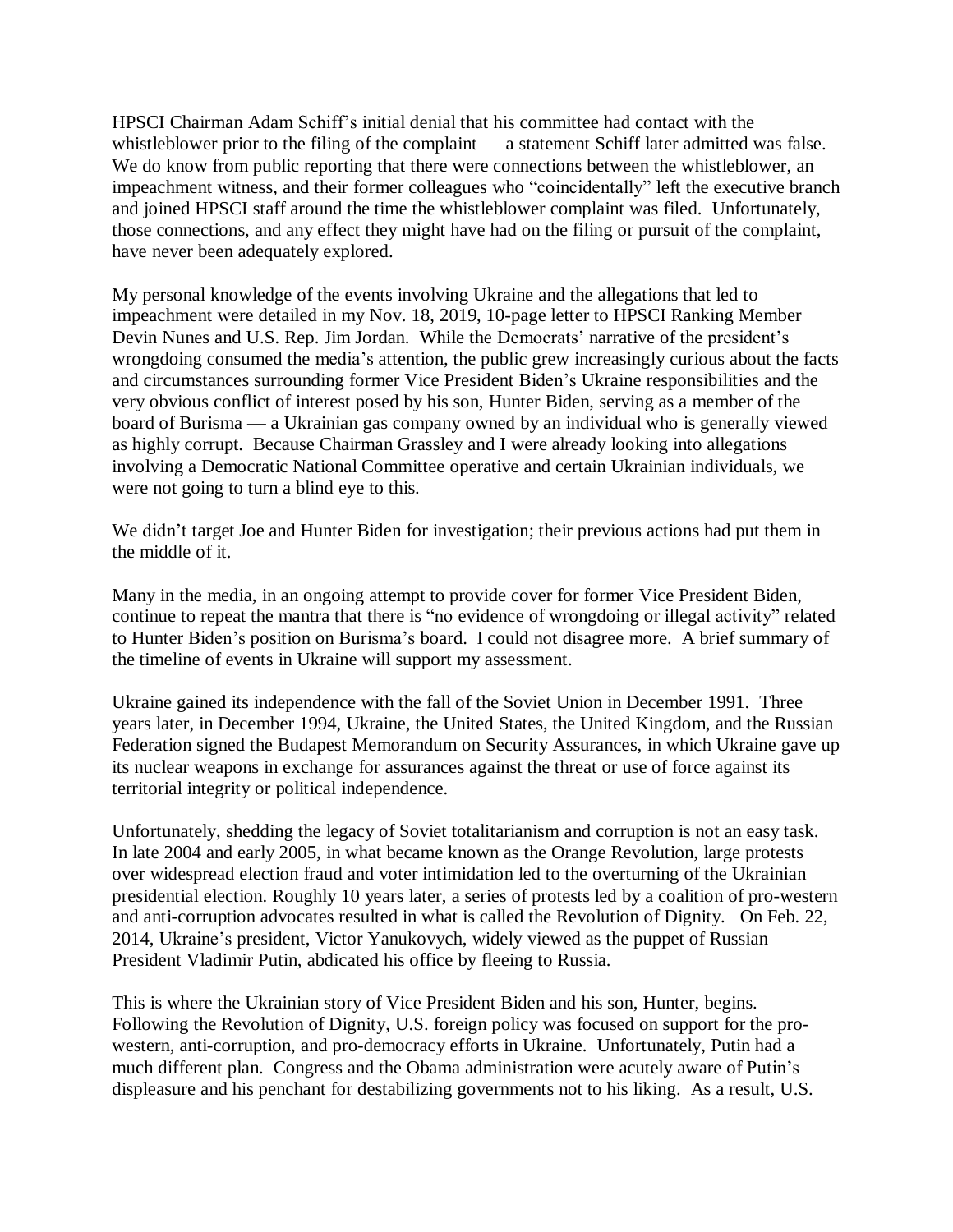foreign policy toward Ukraine focused on two main objectives: 1) security and economic assistance, and 2) advocacy for and support of anti-corruption, judicial, and other reforms.

On April 16, 2014, Vice President Biden met with his son's business partner, Devon Archer, at the White House. Five days later, Vice President Biden visited Ukraine, and the media described him as the "public face of the administration's handling of Ukraine." The next day, April 22, Archer joined the board of Burisma. Six days later, British officials seized \$23 million from the London bank accounts of Burisma's owner, Mykoloa Zlochevsky. Fifteen days later on May 13, Hunter Biden joined the board of Burisma, with public reports showing Hunter and his firm being paid \$50,000 to \$166,000 per month (totaling more than \$3 million over five years) for his and Archer's board participation.

All of this initial activity in Ukraine involving the Bidens, Hunter's business partner, and a corrupt oligarch and his Ukrainian gas company occurred over a period of less than a month, and within three months of the Revolution of Dignity — a revolution against corruption in Ukraine. Following that revolution, Ukrainian political figures were desperate for U.S. support. Zlochevsky would have made sure relevant Ukrainian officials were well aware of Hunter's appointment to Burisma's board. Isn't it obvious what message Hunter's position on Burisma's board sent to Ukrainian officials? The answer: If you want U.S. support, don't touch Burisma. It also raised a host of questions, including:

- 1) How could former Vice President Biden look any Ukrainian official (or any other world leader) in the face and demand action to fight corruption?
- 2) Did this glaring conflict of interest affect the work and efforts of other U.S. officials who worked on anti-corruption measures?
- 3) Did Burisma, its owner, or representatives receive special access to, or treatment from, U.S. agencies or officials because of Hunter Biden's role on the board of directors?
- 4) Was there anything corrupt or unethical about the financial transactions between Hunter Biden and Burisma?
- 5) How did State Department officials responsible for promoting anti-corruption measures in Ukraine react to Hunter Biden joining Burisma's board of directors?
- 6) Exactly when, and for what reasons, did the U.S. government decide to condition a \$1 billion loan guarantee for Ukraine on the termination of Prosecutor General Viktor Shokin?
- 7) What was the reaction within the Obama administration when the replacement prosecutor general, Yuri Lutsenko, closed the case investigation of Burisma and its owner? Did Vice President Biden and other U.S. government officials believe that justice had been served and their anti-corruption efforts were successful?

In addition, the appearance of family profiteering off of Vice President Biden's official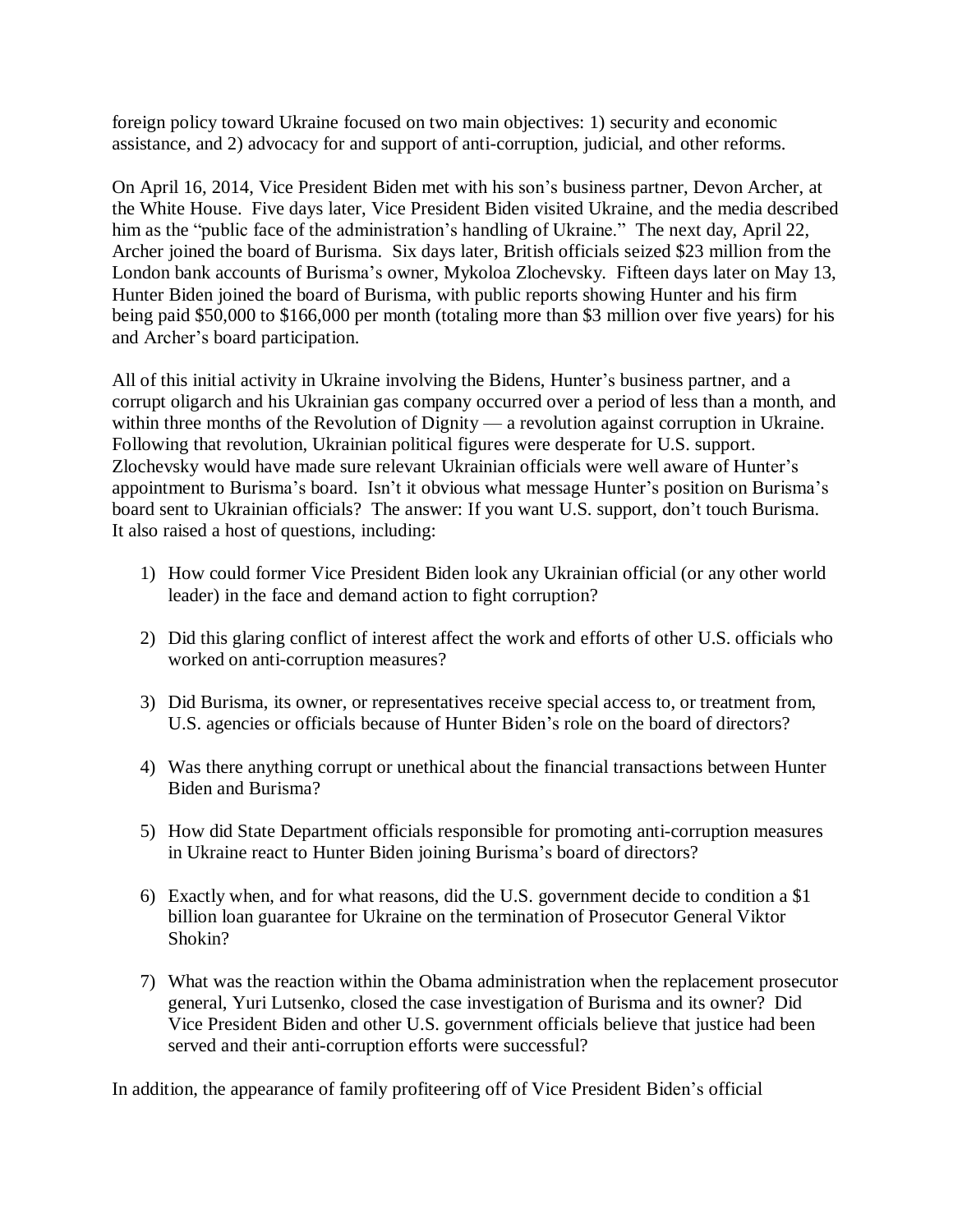responsibilities is not unique to the circumstances involving Ukraine and Burisma. Public reporting has also shown Hunter Biden following his father into China and coincidentally landing lucrative business deals and investments there. Additionally, the former vice president's brothers and sister-in-law, Frank, James and Sara Biden, also are reported to have benefited financially from his work as well. We have not had the resources to devote investigatory time to these other allegations, but I point them out to underscore that Ukraine and Burisma seem more of a pattern of conduct than an aberration. Given all this public information, the press should be asking, and former Vice President Biden should be answering, a long list of questions:

- 1) Why did you meet with Devon Archer at the White House on April 16, 2014? What was discussed? Did you discuss anything related to Ukraine, Hunter Biden, or Burisma?
- 2) Were you aware that Devon Archer joined the board of Burisma six days later?
- 3) Were you aware that Burisma's owner, Mykoloa Zlochevsky, was generally viewed as a corrupt oligarch and that his London bank account containing \$23 million had been seized by British officials only 15 days before Hunter Biden joined the board of a company he owned?
- 4) Was Hunter Biden aware that British officials had seized Zlochevsky's bank account?
- 5) When did you first become aware of Zlochevsky's and Burisma's reputations for corruption?
- 6) Do you believe Zlochevsky and Burisma are corrupt?
- 7) Were you aware in April 2014 that Hunter Biden joined the board of Burisma?
- 8) When did you first become aware that Hunter Biden joined the board of Burisma?
- 9) When did you first become aware of how much Hunter Biden was being compensated by Burisma?
- 10) Why do you believe Burisma recruited and paid Archer and your son to be on its board?
- 11) What skills or knowledge do you believe Hunter Biden possesses that qualified him to be on Burisma's board and receive \$50,000 to \$166,000 per month for his and his partner's services?
- 12) What exactly had Shokin done that caused you to threaten to withhold \$1 billion in desperately needed aid from Ukraine if President Poroshenko didn't fire him?
- 13) What do you know about Hunter Biden's business dealings in China?
- 14) What do you know about financial benefits your brothers and sister-in-law have obtained because of their relationship to you?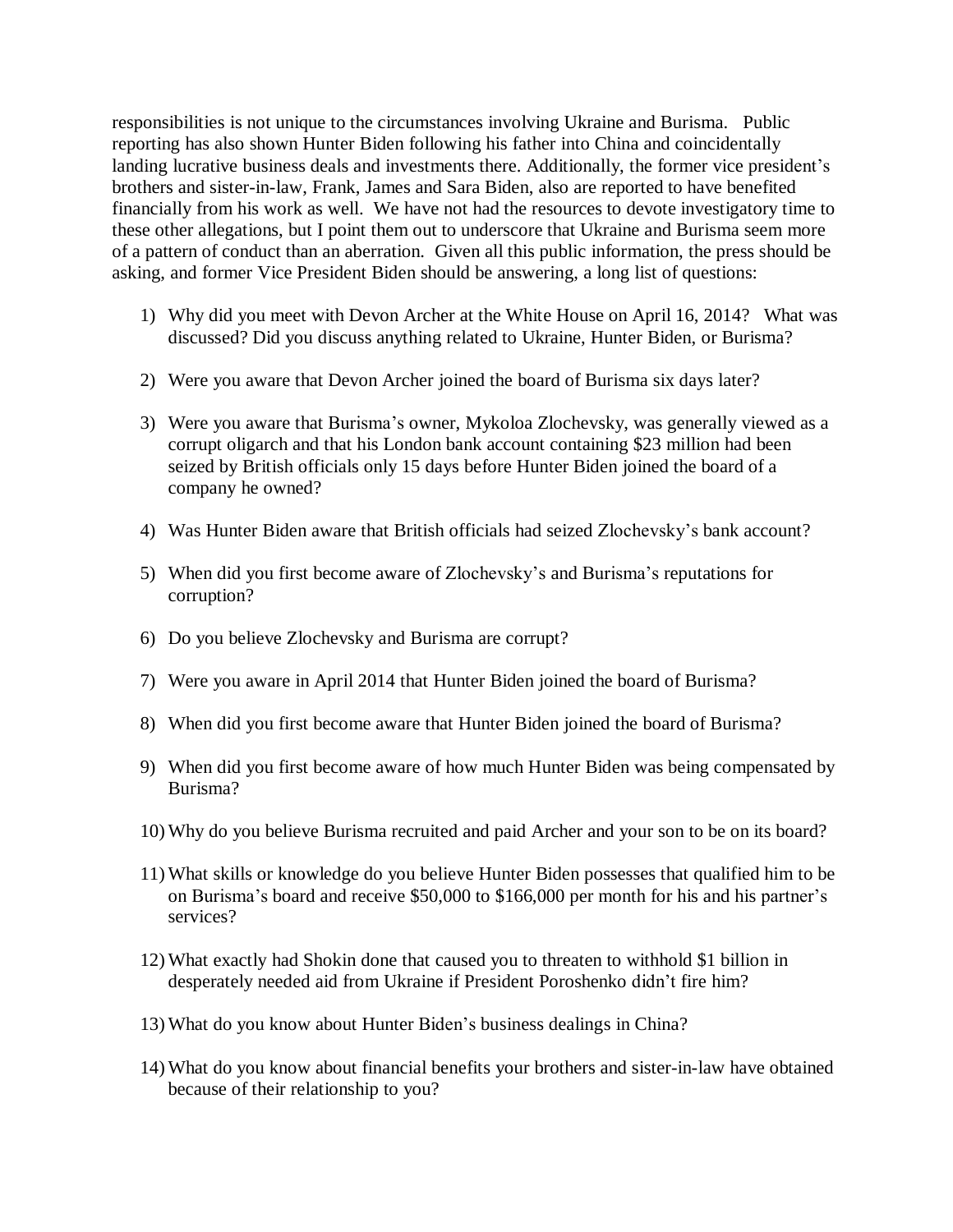Democrats and many in the media have mainly focused their criticism of our investigation on the Biden component of our oversight. This is understandable in light of their almost maniacal devotion to ending the Trump presidency. In their current attempt to circle the wagons around Biden, they have once again decided to weaponize a false "Russian disinformation" narrative as a tool for attacking their political opponents. As Chairman Grassley and I have pointed out in rebuttals to their unfounded accusations, it is Democrats who have sought out and disseminated Russian disinformation. It was the Democratic National Committee, together with cutouts for the Clinton campaign, that paid for and helped peddle the Steele dossier. And now, once again, Democrats are falsely accusing Chairman Grassley and me of the very behavior they themselves are engaging in.

They have introduced, and made public, Russian disinformation into our investigatory record; we have not.

In December 2019, Department of Justice Inspector General Michael Horowitz issued a 478 page report on his investigation of the FBI's Crossfire Hurricane investigation and Foreign Intelligence Surveillance Act (FISA) warrant abuse. For anyone who is willing to take the time, the report is a devastating account of investigative and prosecutorial negligence, misconduct, and abuse of the FISA court process by FBI and Department of Justice officials. Some of the most disturbing revelations include an FBI attorney doctoring and using an email to mislead the FISA court, ignoring the exculpatory evidence obtained during surreptitious recordings of campaign officials, deciding not to provide a defensive briefing to the Trump campaign, planting an FBI investigator in an intelligence briefing for candidate Trump, and withholding known and significant credibility problems related to the Steele dossier.

Shortly after the publication of Horowitz's FISA report, a member of my staff was reviewing classified sections of it when he discovered four footnotes that contradicted statements by FBI officials in the unclassified section of the report. When I reviewed these footnotes, I immediately decided that the public had the right to see them, and we began the process to get them declassified. Attorney General William Barr and then-Acting Director of National Intelligence Richard Grenell both deserve much credit for making this information available to the public.

The significance of the footnotes is hard to overstate, although many in the media simply shrugged them off. Bill Priestap, the deputy FBI director for counterintelligence who was "ultimately responsible" for Crossfire Hurricane, had told IG investigators that the FBI "didn't have any indication whatsoever" that Steele's dossier was part of a Russian disinformation campaign. However, the footnotes revealed that the FBI received intelligence reporting between October 2016 and February 2017 showing that parts of the Steele dossier were, in fact, part of a Russian disinformation campaign. This was critical exculpatory evidence that undermined the very premise of the investigation.

But as the FBI had done since the beginning of the Crossfire Hurricane investigation, rather than using exculpatory information to end their investigation, the FBI ramped it up. Confidential human sources became FISA wiretaps; top FBI officials argued for inclusion of the unverified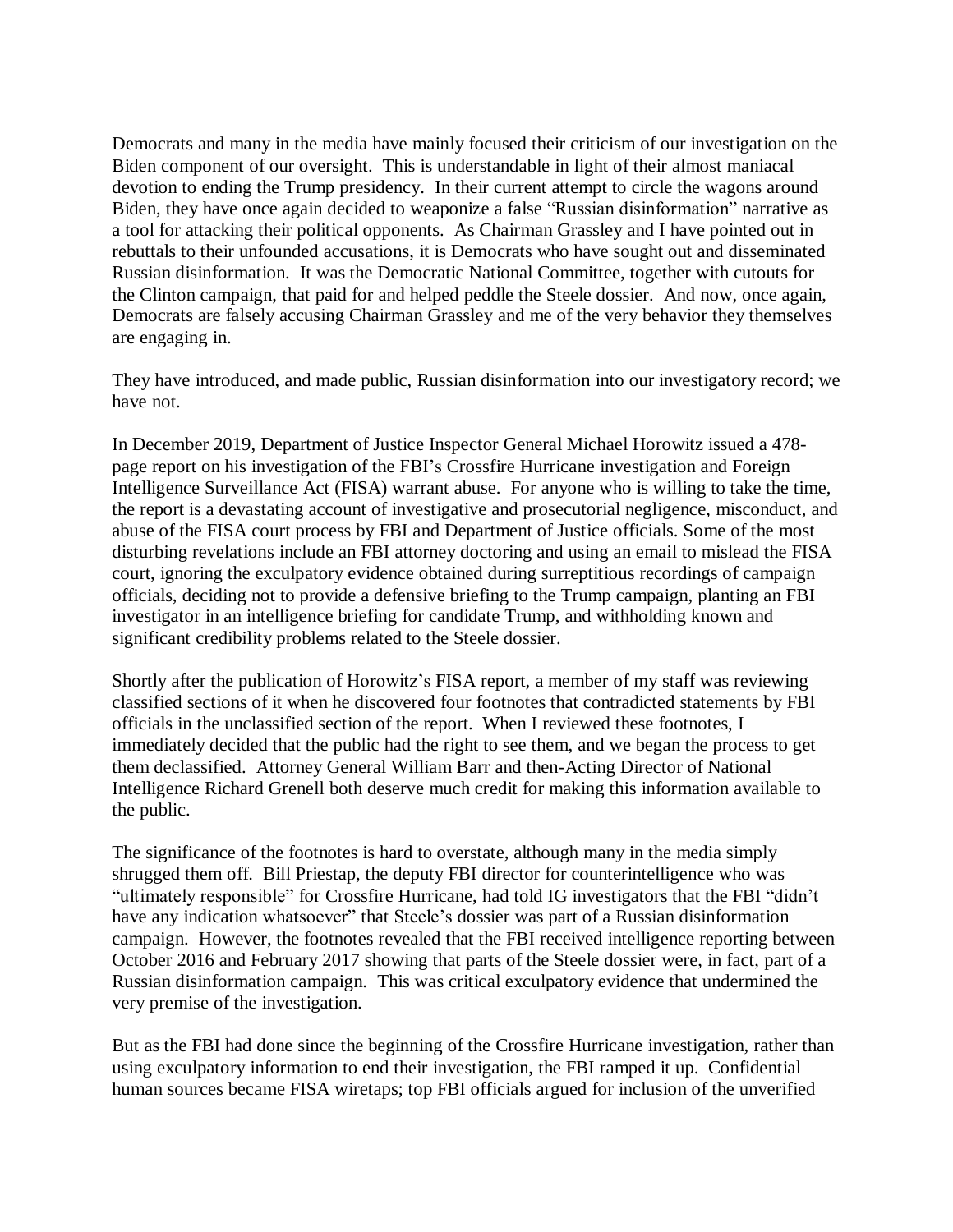and salacious Steele dossier to be included in the body of the Obama administration's Intelligence Community Assessment, and finally, the FBI investigation ballooned into a special counsel investigation. As a result, the Trump administration was tormented for over two years by an aggressive investigation and media speculation, all based on a false narrative. This has taken a tremendous toll on our country.

Had the public known what the FBI knew at that time about its Trump-Russia inquiry, it's hard to imagine public support for continuing the investigation, much less the appointment of a special counsel four months later. Investigations into Russian hacking, Paul Manafort and Michael Cohen could have — and should have — continued using normal FBI and Department of Justice procedures. But with a sufficiently informed public, and an FBI and Department of Justice that rigorously followed their own procedures, this national political nightmare could have been avoided.

Which raises the question: Why wasn't the public properly informed? Some of the reasons are now obvious; some are speculative. What is obvious is that certain FBI and Justice officials were not truthful. Also, as this committee found, leaks during the first four months of the Trump administration helped fuel the false narrative of Trump campaign collusion with Russia. Many in the media were either duped by, or complicit in, using those leaks to perpetuate that false narrative.

Much evidence of corruption by Obama administration officials has already been made public, but only a mere portion of it is described above. The role of other Obama administration officials and members of the intelligence community is murky — but legitimate suspicions and questions remain and must be answered. These include:

- 1) Why were so many top level Obama administration officials, including Vice President Biden, unmasking Trump campaign and transition officials? Some of the unmasking occurred only 10 days before President Trump's inauguration?
- 2) Did the FBI's use of campaign and transition briefings for investigative purposes, as well as its efforts to access presidential transition records, violate the law or otherwise undermine faith in the peaceful transfer of power?
- 3) What other intelligence reporting did the FBI's Crossfire Hurricane team ignore?
- 4) Did any of these abuses precede the formal opening of Crossfire Hurricane?
- 5) And of course, the overarching question: Who knew what, and when did they know it?

On July 20, 2020, reports began surfacing falsely accusing Senator Grassley and me of accepting Russian disinformation in the course of our investigations. The implication was that we were being duped into disseminating derogatory information on former Vice President Biden because Russia does not want to see him become president. Speaker of the House Nancy Pelosi, Chairman Schiff, Minority Leader Schumer and Senate Select Committee on Intelligence Vice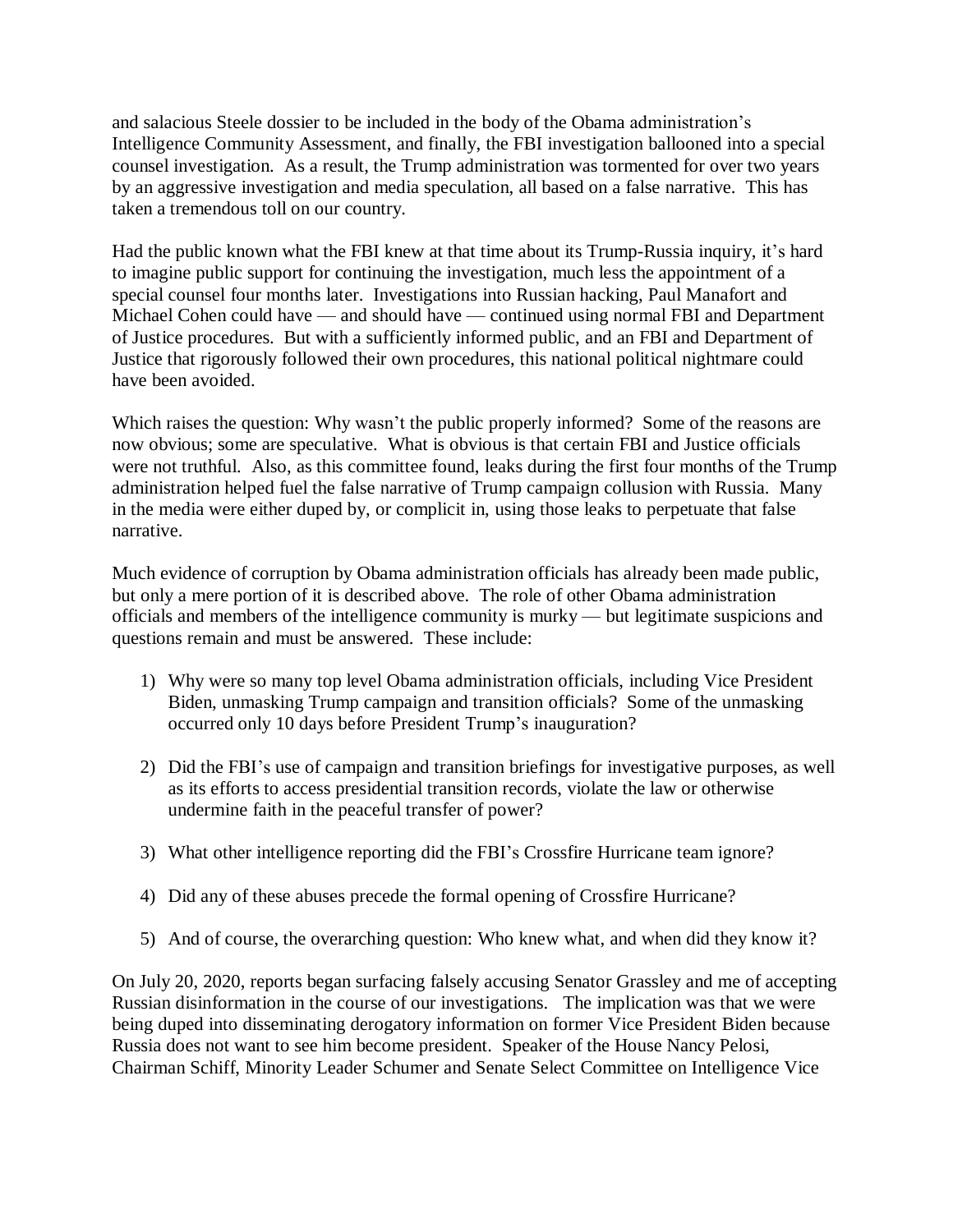Chair Mark Warner wrote a letter, parroting a letter our ranking members, Sen. Ron Wyden and Sen. Gary Peters, had written to us asking for a classified briefing on these developments.

The only problem with their overblown handwringing is that they all knew full well that we have been briefed repeatedly, and we had already told them that we had NOT received the alleged "Russian disinformation." The very transparent goal of their own disinformation campaign and feigned concern is to attack our character in order to marginalize the eventual findings of our investigation. They are running the same play, out the same playbook they have been using for the last three and a half years.

What I have provided above is an accurate history, summary and rationale of our investigatory efforts. Everything detailed above is already in the public realm. None of it is Russian disinformation. But it is a stunning description of wrongdoing and corruption that the public has every right to know.

As our investigation continues, more will be uncovered and revealed. As always, almost all of the documents we are seeking and will make public are from U.S. sources. Everything will be carefully verified for accuracy and veracity.

Chairman Grassley and I will not be deterred by the false accusations despicably being made by individuals with strong political biases and motivations. Our investigation has been, and will continue to be, undertaken with the greatest integrity and transparency. We intend to determine and reveal the truth.

## An addendum:

On the morning of Saturday, Aug. 8, I noticed an opinion piece in the Washington Post submitted by Sen. Richard Blumenthal. It was headlined: *"The threat to U.S. elections is real, and frightening. The public has a right to know."* In addition to my curiosity being peaked by the hyperbolic headline, I was curious to read what "stunning revelations" Senator Blumenthal might provide.

What I found corroborated what I have described above about a coordinated effort to attack me to pre-emptively marginalize the findings of our investigations. This paragraph in particular needs to be responded to:

*"On Wednesday, The Post reported that Sen. Ron Johnson (R-Wis.), chairman of the Homeland Security and Governmental Affairs Committee, is moving ahead with an investigation into presumptive Democratic presidential nominee Joe Biden's family using documents provided to the senator by the son of a former KGB officer. Johnson's actions are of such concern to the CIA, according to news reports, that the agency has refused to brief him. Think of it: Congress may become a forum for debunked conspiracy theories peddled by Kremlin proxies."*

Let me first refute the specific false charges.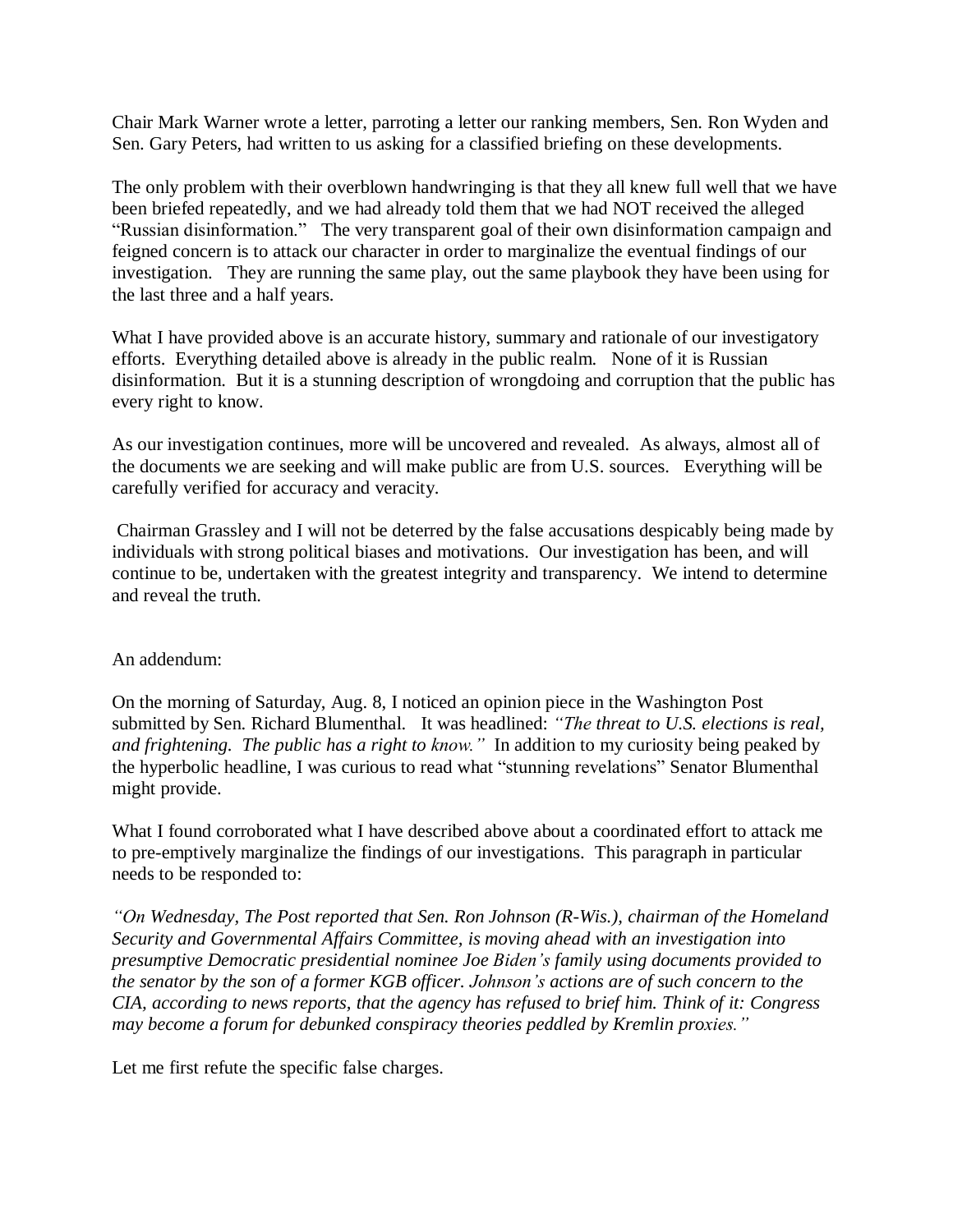Senator Blumenthal claimed my committee is *"using documents provided to the senator by the son of a former KGB officer."* This is false. Not only have we have repeatedly and publicly denied it, no one has presented evidence to the contrary — nor can they, because there is none.

On July 1, the Washington Post reported false allegations that a Ukrainian named Oleksandr Onyshchenko provided our committee with information. Our Democratic colleagues asked that day if it was true, and we quickly and unequivocally denied it. On July 23, Politico reported that Andrii Derkach provided our committee with information. We immediately and unequivocally denied that. My press team has shared these denials with many reporters. And yet, for nearly a month, these baseless allegations have been repeated. Saturday morning, they were repeated by Senator Blumenthal. Why do the press and Democrats continue to ignore these unequivocal denials? Have they no interest in the truth?

Let me be clear: The investigation by my committee of allegations of conflicts of interest within the Obama administration related to Ukraine policy and of allegations of corruption within the Obama administration affecting the 2016 election is focused on documents and officials from U.S. government agencies and a U.S. Democrat-linked lobbying firm. We have not taken, nor do we possess, the documents from Ukrainians that Democrats keep claiming.

Blumenthal then writes, "Johnson's actions are of such concern to the CIA, according to news reports, that the agency has refused to brief him." Not only is this claim false, it is a perfect demonstration of the disinformation technique they are using.

We have been briefed repeatedly on these issues, but because the briefings did not support their preferred narrative, Democrats haven't liked what they've heard. Ranking Member Sen. Gary Peters asked me to arrange yet another intelligence briefing, which I requested from the FBI and CIA. The CIA and FBI responded that they had provided all relevant information. Democrats then moved the goalposts, asking the CIA for yet another briefing on other less relevant questions. The CIA has not responded, and Democrats have not pursued the matter since May.

In addition, note Senator Blumenthal's use of the term, "*according to news reports."* This reveals exactly what is happening here. An "intelligence product" full of false innuendo was produced, classified, and then leaked to the press more than a week before Senator Grassley or I were given access to it. Many in the media dutifully reported this hot tip. Democrats then used the media reports to repeat, distort, and embellish the false charges. Sound familiar?

Now I know exactly how President Trump must have felt when he first heard the false reports contained in the "Steele dossier" and allegations that his campaign colluded with Russia. He knew these narratives were completely false — and now so do we, thanks to the Mueller report — yet they were repeated, distorted, and embellished to create the public demand for that special counsel investigation.

It is neither me, Chairman Grassley, nor our committees that are being used to disseminate Russian disinformation. Instead, it is Democrats and the media that have been doing Russian President Vladimir Putin's work for him. Puppet masters in the Kremlin could not be more pleased at the political division and discord that has been driven by the resistance movement